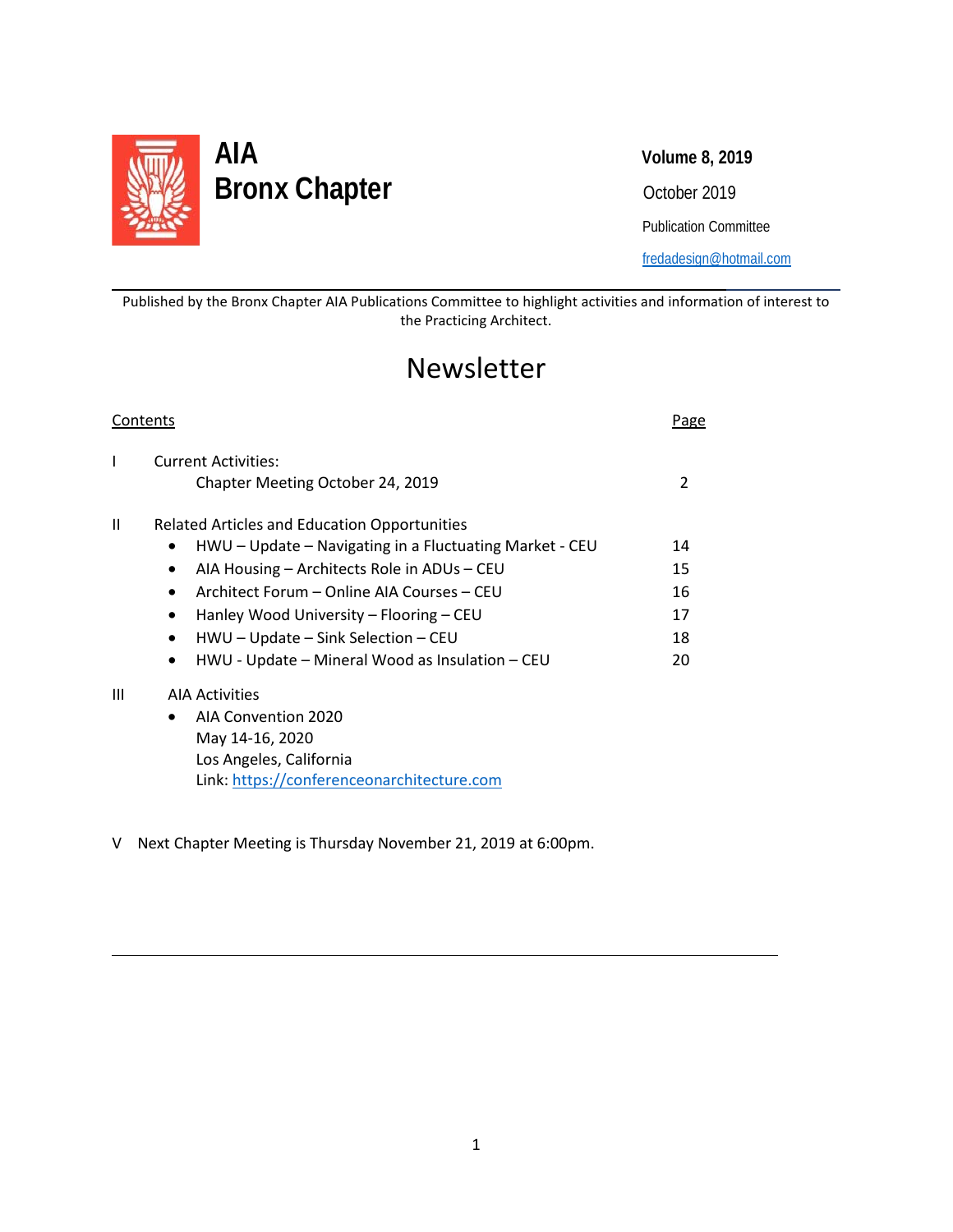I. Current Activities Chapter Meeting



October 24, 2019

Meeting Minutes

Meeting began at 12:08pm

## Attendees Guests

Kenneth A Koons, Jr. Kenneth H. Koons, Sr. Sara Jazayeri Jerin Lisha Robert Markisz Giuliano Penna Martin Zelnik

Bob Esnard John Carey – Manufactures Representative Antonio Freda Ludowici Roof Tile

#### Agenda / Discussion:

1. John Carey – a manufactures representative for Ludowici Roof Tiles and several other building products, presented a seminar with slides on the "Fundamentals of Clay Roof Tiles". The seminar reviewed the history, evolution, manufacturing and characteristics of Clay Roof Tiles. One of the oldest construction materials still used are Clay Tiles. They originally were developed as a roofing material, but over time had been used for plumbing, flooring, and wall finishes. Clay tile is a product of three things; earth (or clay), water and heat. It is unique, as it is so simply made and one of the most durable construction building elements ever developed. Tiles are also exceptional in that they usually are warranted for 75 years plus. Many buildings, hundreds of years old, have the tiles that are as effective and attractive as when they were originally installed.

John described how tiles are manufactured, from mostly Clay, at approximately 75% and the remaining 25%, water. The tile is mixed, glazed and then heated (fired) at 2,050 degrees Fahrenheit for 20 hours. The result is a very consistent product that can be made in several shapes; flat, semicircle, s-shape and angled to suit various installation needs. The tiles are lapped and secured by nails, usually cooper or stainless steel, to an underlayment structure. The underlayment is generally #30 roofing felt, with an ice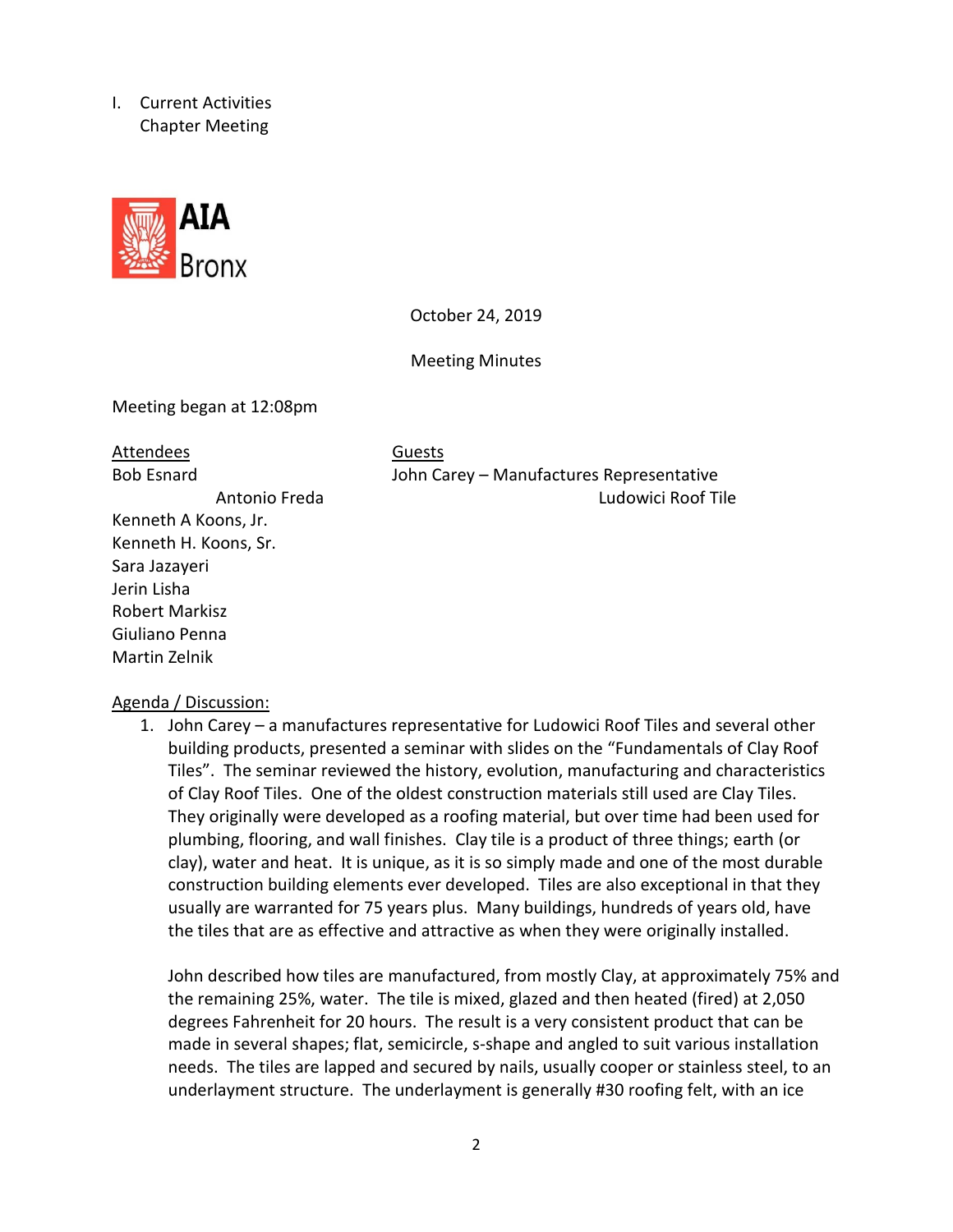water shield over it. Shingles are lapped and installed from the bottom up. The tile has good strength and a high resistance to water absorption. Tile are graded as either 1, 2, and 3. These Ratings were developed by ASTM. Grade 1 is the highest grade, designated at ASTM C1167, with less than 1% absorption. The comparison of files to other roofing materials are very good. John compared Tile to the most common alternative roofing types:

- slate which is a natural material but flat only and easy to break.
- concrete tile which is cheaper but fades after 10 years or so and usually requires maintenance.
- synthetic tiles are very light weight, but can have issues with fire resistance, longevity and maintenance.

In terms of LEED of environmental ratings, clay tiles are good and get LEED credits. They are all natural and sustainable, last very long and can be reused in many ways or be recycled and ground into chips or pellets for other uses. John illustrated many examples on how the tiles can be shaped and colored to meet varied situations, in roofs, wall installations or as floors.

At the end of the presentation John Carey answered questions covering costs and reviewing installation techniques. He was able to illustrate his talk with slides of buildings and different tile applications. He also had samples of and Ludowici Tiles Products and Roofing Materials for the Chapter members to physically feel and review. He volunteered to assist any Chapter member who would like help selecting the appropriate tiles for any of their projects. His presentation was dynamic, very professional and well received by the Chapter members. His contact information is:

John Carey Manufactures Representative Ludowici Roof Tile Tel: 201-906-2700 Email: [johncareysales@gmail.com](mailto:johncareysales@gmail.com)

- 2. The Minutes of the September 19, 2019 were circulated. Ken Koons Sr. made a motion to approve them and the motion was seconded by Tony Freda. The September minutes were then unanimously accepted.
- 3. Meeting Dates:

The meeting dates will continue to alternate luncheon and dinner meetings. The schedule for the next meeting in November, will be a dinner meeting and the schedule for the next meetings are:

| November 21, 2019 | 6:00 <sub>pm</sub> |
|-------------------|--------------------|
| December 12, 2019 | 12:00pm            |
| January 23, 2020  | 6:00pm             |
| February 20, 2020 | 12:00pm            |
| March 19, 2020    | 6:00pm             |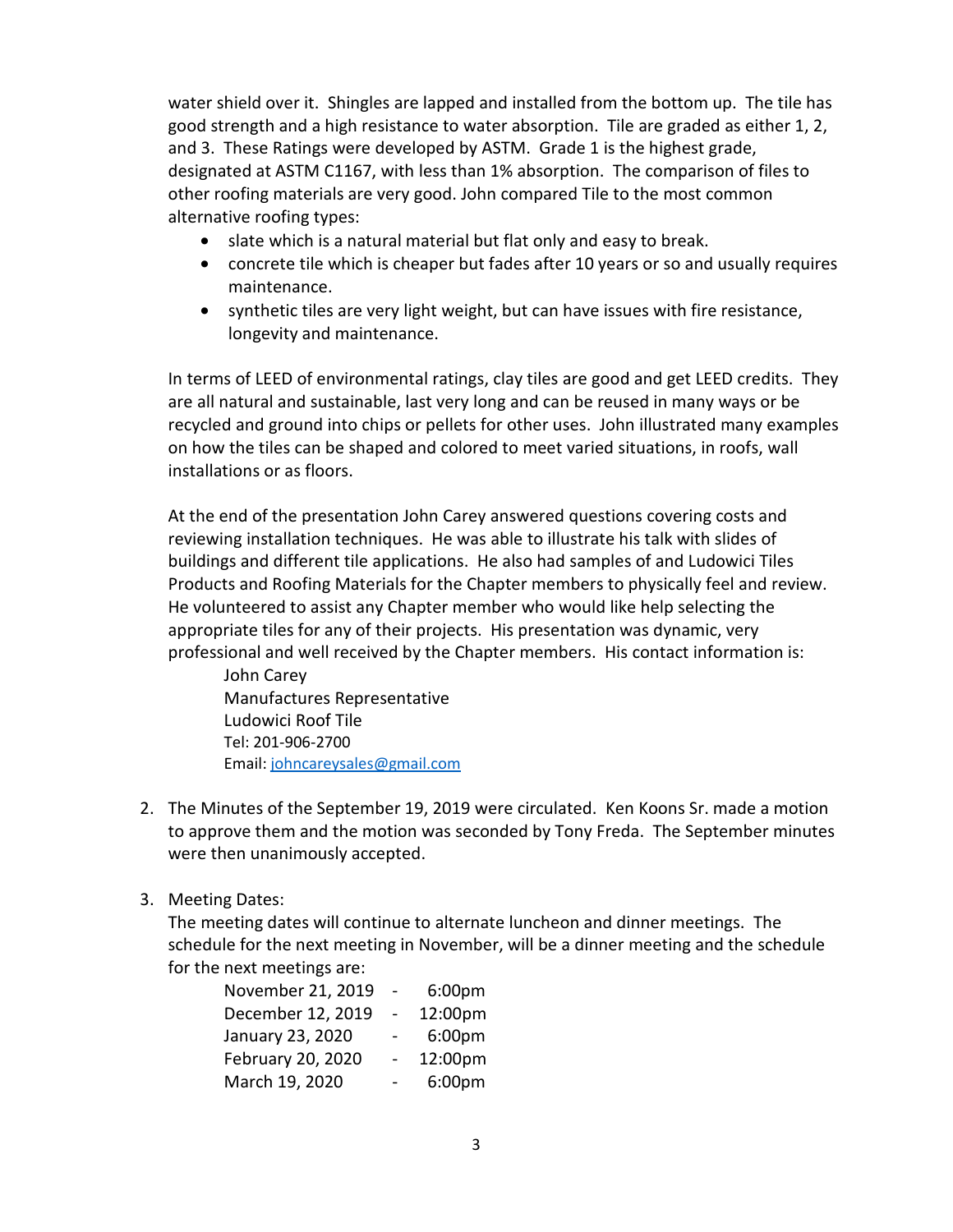### 4. New York Architects Council:

The Architects Council did not meet last month. However, there was a meeting of some of the Council members to explore forming a new "Design Professional Business Association". Several members of the Architects Council were present, and all AIA Chapter presidents had been invited. The Bronx, as our President could not make the meeting and the New York Chapter were not represented. The meeting minutes were sent to us and are attached as Attachment "A" to these minutes. Chapter members expressed the need for an organization to be a strong advocate for the architectural profession. Over time, the Department of Buildings (DOB) has been more and more adversarial to the profession. The Chapter members were not convinced that another organization created to do what the Architects Council had been doing, makes sense. Perhaps, its more sensible to have the Council reenergized! However, the suggestion was made to write a letter to DOB questioning, the issues/problems of the "prosecutorial" culture of the DOB. It was also suggested, that perhaps this letter should be from either all the Chapter Presidents or from the Architect's Council, highlighting our concerns. Tony Freda will take a crack at drafting such a letter on behalf of the Chapter. It was everyone's opinion at the meeting that a more "professional" atmosphere is required at DOB and the City Council and we should strive for government to understand the business/legal realities of the practice of architecture.

5. Continuing Education

#### Mott Haven:

The Bronx Chapter is sponsoring its second Tour this year, with the Bronx County Historical Society on October 26, 2019 at 10:00am – 12:00pm for 2-CEU Credits. The presenter will be Lloyd Ultan, the Bronx County Historian who will be supported by Julian Misiurski of the Chapter. The Tour is listed on our website and will take place rain or shine. To date, the Historical Society has had nine people sign up and we have two. The Tour will start and end, on Alexander Avenue at the northeast corner of 138<sup>th</sup> Street. Alexander Avenue and  $138<sup>th</sup>$  Street is easily accessible from the #6 subway station at  $3^{\text{rd}}$  Avenue and  $138^{\text{th}}$  Street using the Alexander Avenue exit. Parking is available on the street. The hope is to schedule another Tour in the spring with the Historical Society.

## 6. Chapter Committees

• Officers – Every year at the October Chapter meeting, the Nominating Committee proposes a slate of officers for the coming year. As per the Bylaws, the Chapter must vote in November on next year's officers. If other names are recommended for office, they should be sent to the Secretary, Robert Esnard, [besnard@dzco.com](mailto:besnard@dzco.com) prior to the November meeting for consideration as part of the adoption process. The Committee recommended for 2020, the following officers:

| Tony Freda     | $\sim$ | President      |
|----------------|--------|----------------|
| Sara Djazayeri |        | Vice President |
| Ken Koons Jr.  | $\sim$ | Treasurer      |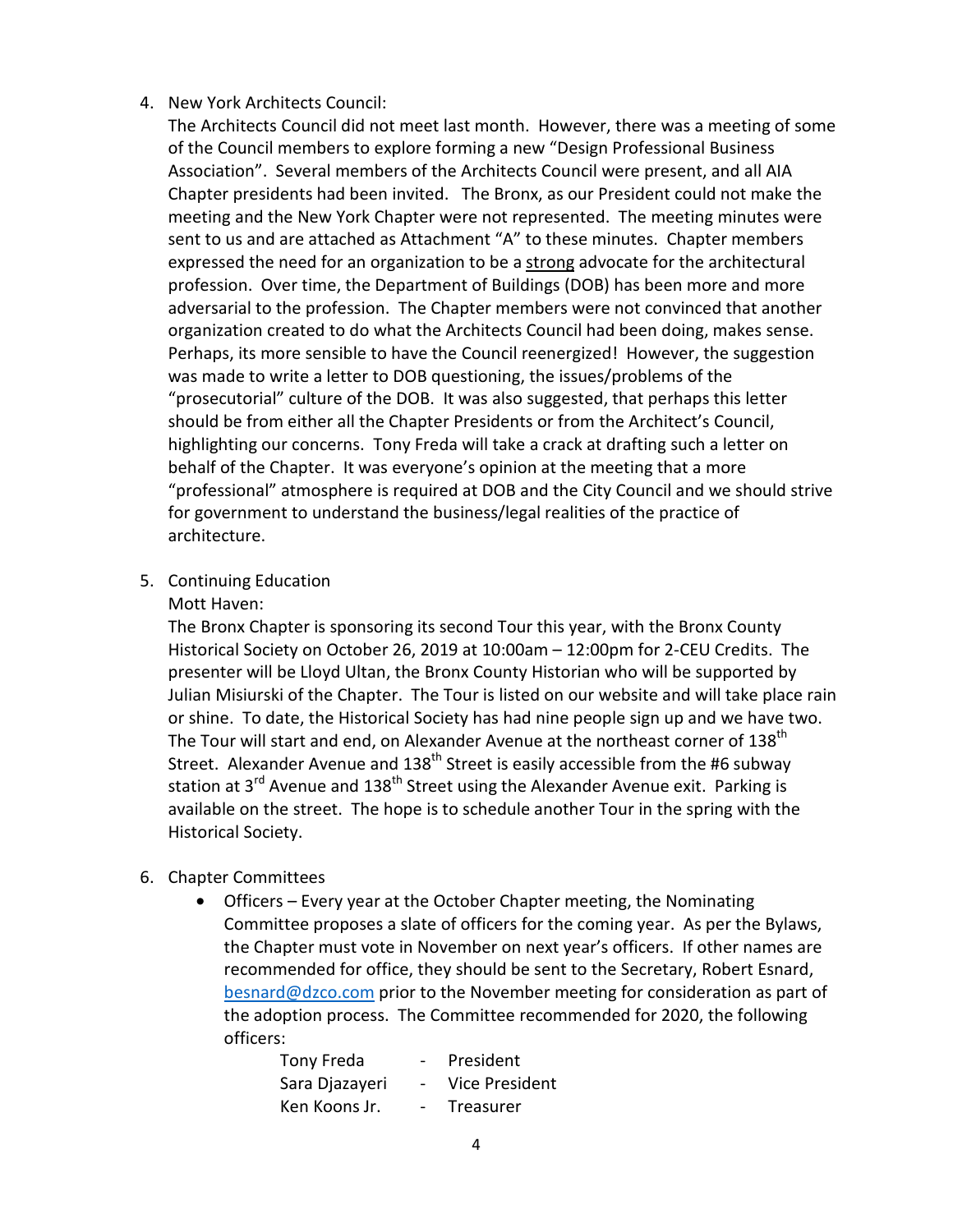| <b>Robert Esnard</b> | Secretary |
|----------------------|-----------|
| Ofe Clarke           | Director  |
| Ken Koons Sr.        | Director  |
| Giuliano Penna       | Director  |
| Frank Molinini       | Director  |

• Budget

The Treasurer and the Audit committee reviewed the third quarter financials. During the last quarter the income was \$4,601 and expenses \$631. The Chapter is operating in the black with a balance at \$33,048 and in conformance to the Adopted 2019 Budget.

• Events

At the September meeting, Josette Matthew volunteered to head a Chapter Events Committee. She is hoping to arrange some activities that Chapter members could participate, similar to what she organized in September, i.e., a "Yankee Stadium Tour" and a June "Pub Crawl". The hope is that the Committee can propose events allowing Chapter members, the community and possibly other construction professional organizations in the Bronx to interact together. If any member is interested in working on the Committee, they should contact Josette by email at: [j.matthew061@gmail.com.](mailto:j.matthew061@gmail.com) Josette will report on her efforts, next steps and potential activities at a future meeting.

• Education

Sara Djazayeri reviewed her work with Chapter Members, Ofe Clarke and William Davis to develop an Outreach Program to assist children in their understanding of Architecture and the Architectural profession. A Bronx school has been identified and is interested in working with the Chapter program over the next few months. In Addition, Sara is going to discuss participating with the AIA's "Woman's in Architectural Committee", to build on their experience in crafting an educational outreach activity.

7. SNAD – Special Natural Area District in Riverdale

Marty Zelnik reported that the Department of City Planning has withdrawn the SNAD application from consideration. This action was based on the overwhelming negative response to City Planning's proposed updating of the existing legislation. Marty passed out a copy of the Riverdale's Press article describing the argument and the community dialogue, which included a Bronx AIA Chapter letter. The City is now going to start the process anew. This time, to hopefully involve the local community, its' Leadership and professional Groups to craft a more sensitive/responsive modification of the Natural Area. Marty Zelnik's role was critical and very much appreciated; in presenting the Chapter's arguments and assisting the community in this successful effort.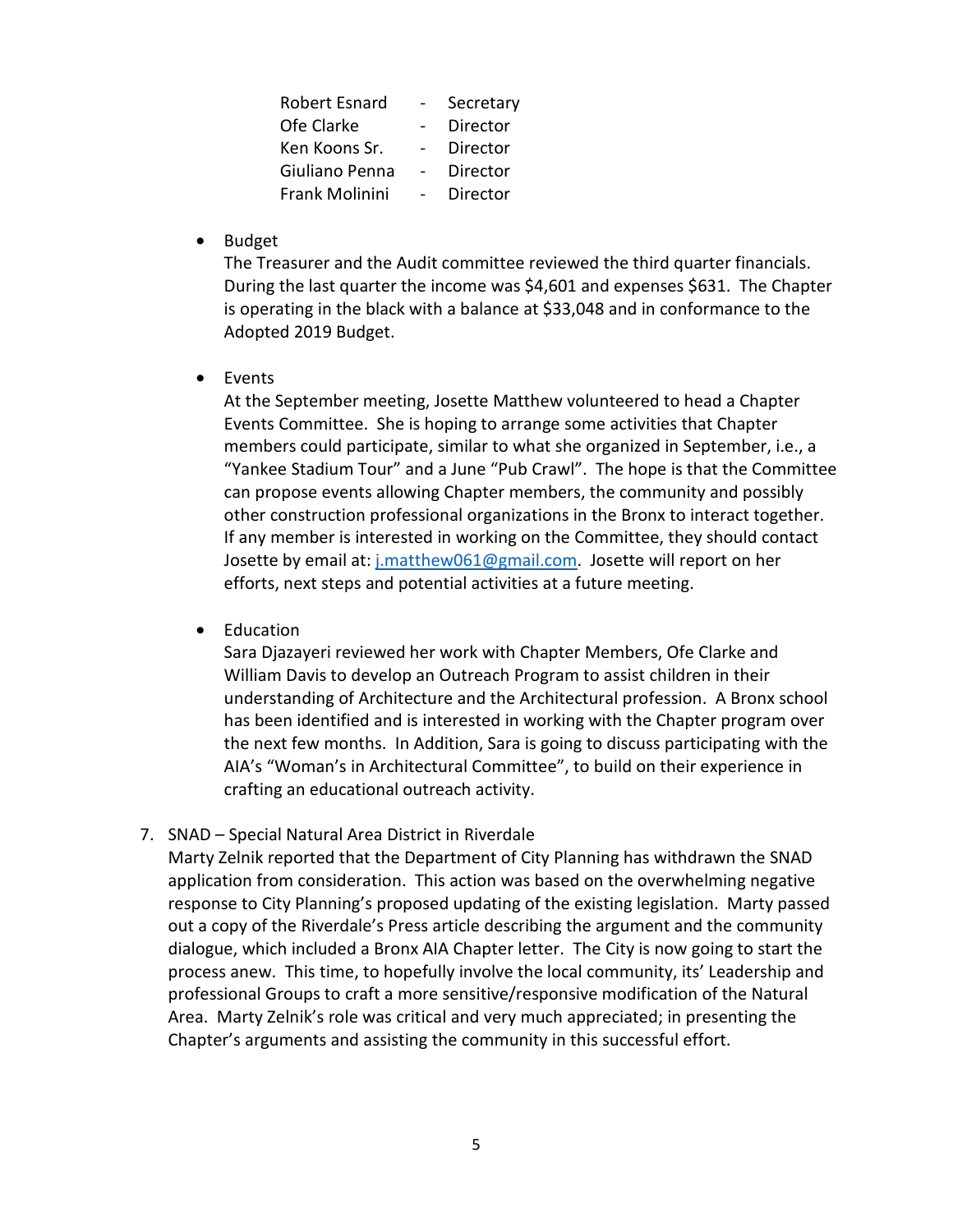- 8. New Business
	- The City Council Local Law 108 of 2019.
		- The City Council approved a series of very "difficult" regulations requiring registered design professionals to be more formally and aggressively scrutinized. The Legislation was circulated and is copied as Attachment "B" of these minutes. This Local Law gives the DOB more power to sanction, by excluding a professional's participation in making applications and possibly revoking a professional's DOB certification privileges. These draconian regulations can be implemented if a professional is accused of making false statements, incorrect certificate applications or reports. This law appears to be very arbitrary and unnecessarily punitive. This kind of Legislation is unfortunate, and the Chapter and the Architects Council and Real Estate groups should be energized to change or limit these rules.
- 9. Chapter Directory

The Chapter has been solicited by a Minnesota consulting/marketing and publishing company to develop a directory of members, prepared at no cost to the Chapter or its members. As this does not directly cost the Chapter anything, it may however interfere with our Chapter's securing Sponsorship for its' events and meetings, as the income that the Directory will produce will be going first to the company and only after they recoup their costs, will the Chapter benefit financially, if at all. After a short discussion, it was agreed that this should be investigated and discussed at a future date, to ascertain if it makes economic sense and benefits the members. The Company link [www.emconsulting.com](http://www.emconsulting.com/) will allow members to look at a sample directory prepared for the Kansas AIA Chapter.

The meeting was adjourned at 2:14pm.

Next Meeting – The next meeting will be a dinner meeting at 6:00pm at Artie's Restaurant, on **November 21, 2019.**

**Attachment A Proposed Design Professional Business Association**

**Attachment B City Council Local Law 108 of 2019**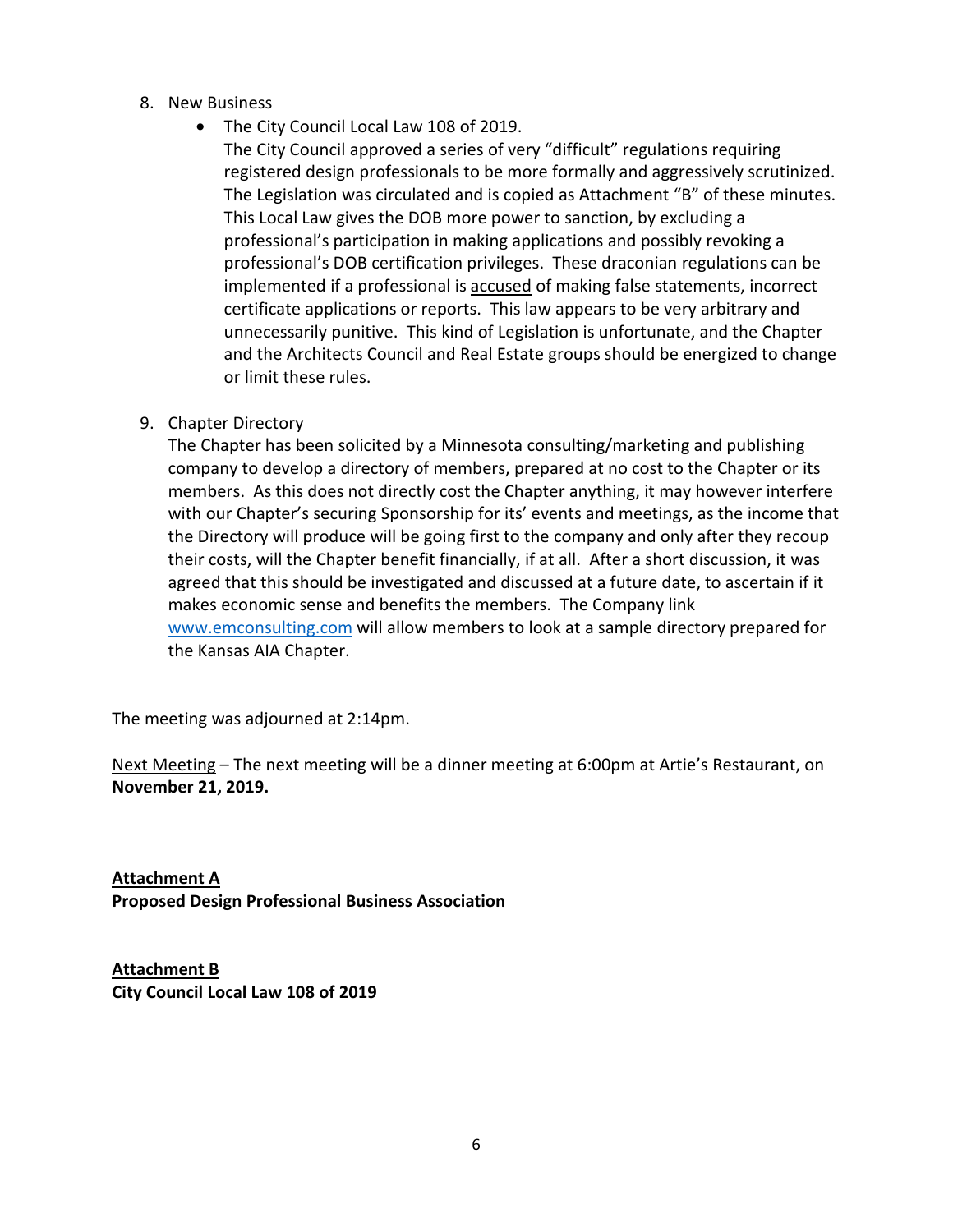## **Attachment A Proposed Design Professional Business Association**

## *Architects & Engineers Business Meeting Minutes*

**October 19, 2019**

**Meeting held on: October 16, 2019**

**Meeting attended by:** (see attached list of attendees)

### **Re: Possible formation of a Design Professionals Business Association**

### **The following was discussed:**

- 1. Gerald Caliendo made opening remarks regarding the purpose of the meeting. Also introduced Victor Han, the president of the Queens Chapter of the AIA, Vincent Nativo, the President of the Brooklyn Chapter of the AIA, Joseph Loccisano, the President of the Staten Island Chapter of the AIA; , and Robert Strong, the President of the Architects Council, Chris Petallides, P.E., past President of the Queens Chapter of the NYS Society of Professional Engineers was present.
- 2.Simon Rothkrug was introduced and he gave an overview of his background as an attorney who has fought the DOB and other city agencies on behalf of his clients and has one of many cases. Mr. Rothkrug made a point of stating that the culture of the Department of Buildings has become one of prosecution, rather than enforcement. This was made clear by the Building Deparment hiring a prosecution attorney rather than an administrative attorney in their SET unit.
- 3. Robert Altman was introduced and he gave an overview of his background as a lobbyist who has worked with the city Council for many years and currently represents the Queens Bronx Builders Association. He has also created legislation which has been submitted to the city Council for interest groups.

4. There was discussion regarding legislation that has recently been passed which is detrimental to the Architects and Engineers and that A Lobbyist should be engaged to influence and educate the legislators as to the reality of the profession as opposed to Department of Buildings policy of prosecution as well as many other areas of policy and procedures.

5. It was noted that Raymond Peeples, R.A. , Who is a member of the Architects Council has been able to get the NYC Public Advocate Jaamane Williams to send a very strong letter to Commissioner Melanie LaRocca regarding some of the problem practices of the Department of Buildings, and that this is a very big step in the right direction and that we should continue the pressure to advocate change.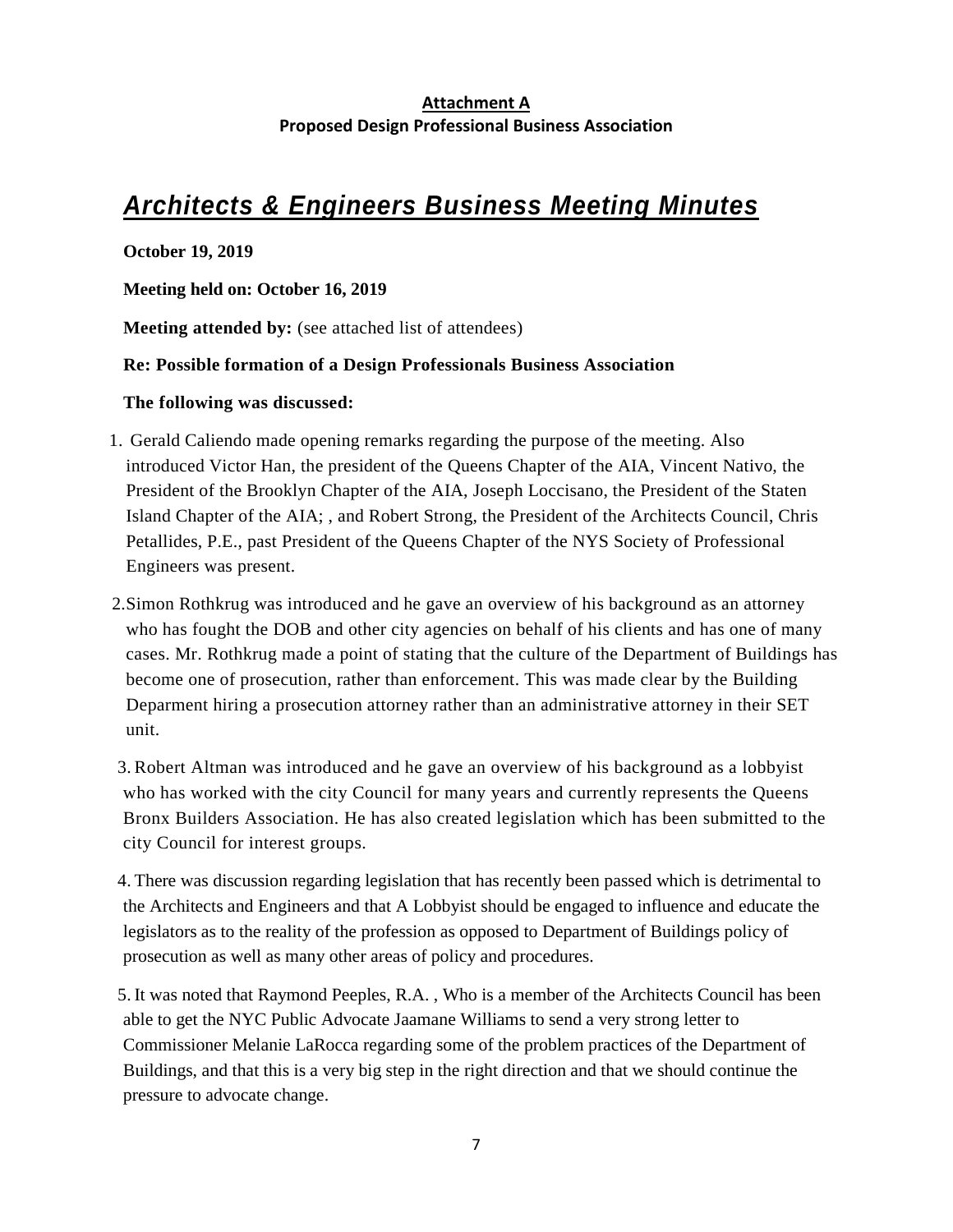6. Victor Han president of the QUEENS AIA; defended the work the Queens AIA has been doing in terms of lobbying our political legislators and that he emphasized that more Architects should show up and be part of the lobby day. He went on to say that Architects  $\&$  Engineers should not file professional certification application because of the risk of being audited.

*7.* Robert Strong, President of the Architects Council spoke and elaborated on the work that the ACNY has been doing and that their efforts would continue, and specifically their obtaining the letter that the Public Advocate has sent to Building Department.

*Architects & Engineers Business Meeting Minutes* October 19, 2019 Meeting held on: October 16, 2019

8. Gerald Caliendo made the following comments;

a. Architects and engineers are not being treated as professionals, we should not have to stand outside the building on the line early in the morning to see a building official.

b. The building department will continue to create new rules and regulations to the detriment of architects and engineers are.

9. Gino Longo spoke out in favor of organizing an association to represent the architects and engineers.

10. Gerald Caliendo asked for a show of hands of those who approve of starting an organization to retain the services of an Attorney and Lobbyist. Of the Approximately 50 Architects and engineers in attendance, there was an overwhelming show of approval.

11. Mr. Rothkrug was asked how a new association would be formed and he responded by saying that a new nonprofit organization would require:

- a. A statement of purpose
- b. Selection of an official name
- c. Creation of by-laws
- d. The cost is approximately \$1,000
- 12. Gerald Caliendo's closing remarks were as follows:

a. A memorandum would be prepared summarizing the points discussed in the meeting

b. Proposals would be requested for an attorney to represent the organization as general counsel, and anther as Lobbyist.

c. A request for Volunteers to be involved in an Executive Committee to assist in the formation of the new Association.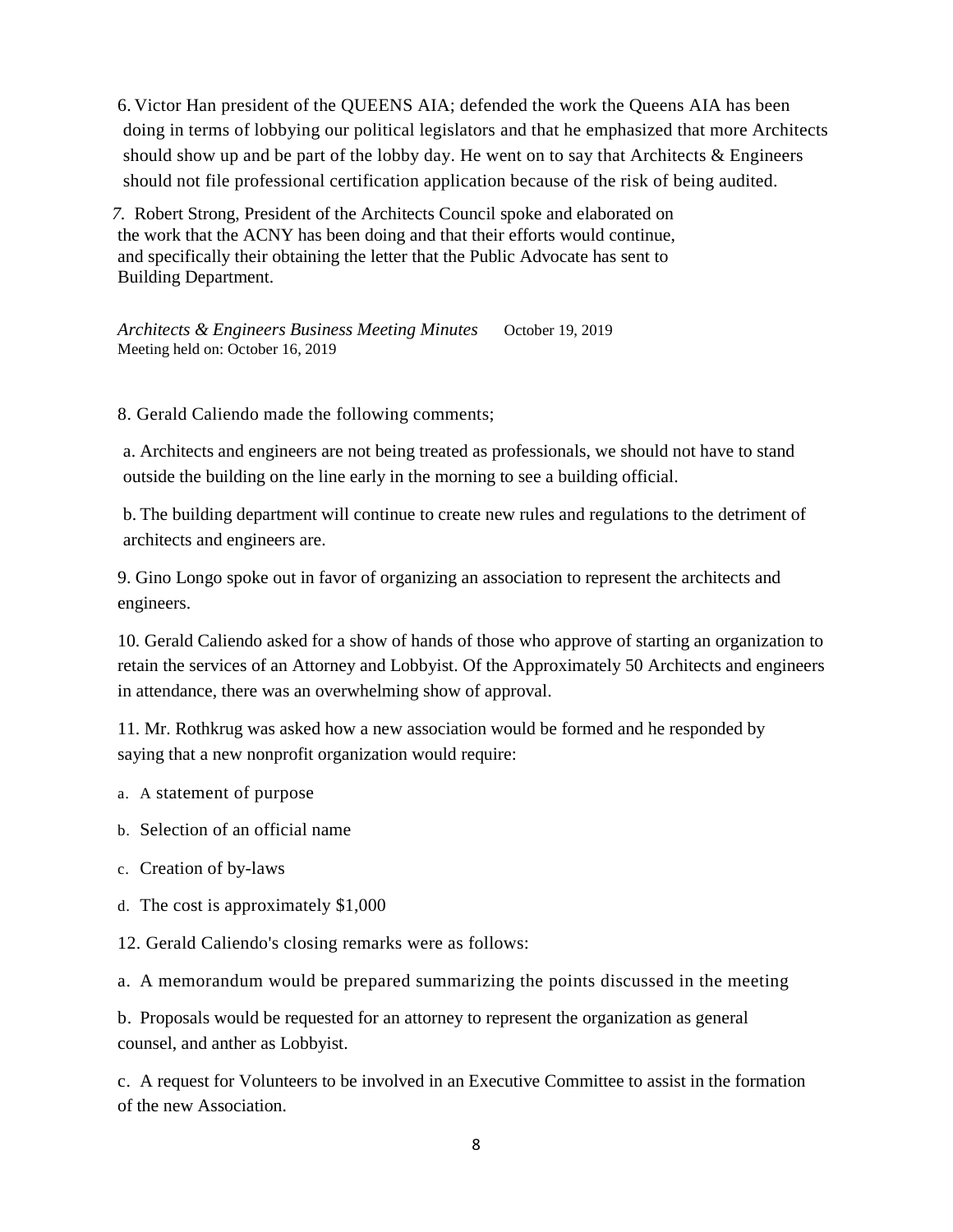13. We want to thank Vivo Italian Restaurant for the use of their space, and we encourage all attendees to patronize their restaurant.

14. Date and Location of the next meeting to be announced via email. Please do not hesitate to communicate with all regarding this effort.

13. Meeting was adjourned.

If there are any discrepancies or important comments missing, please contact the writer as soon as possible.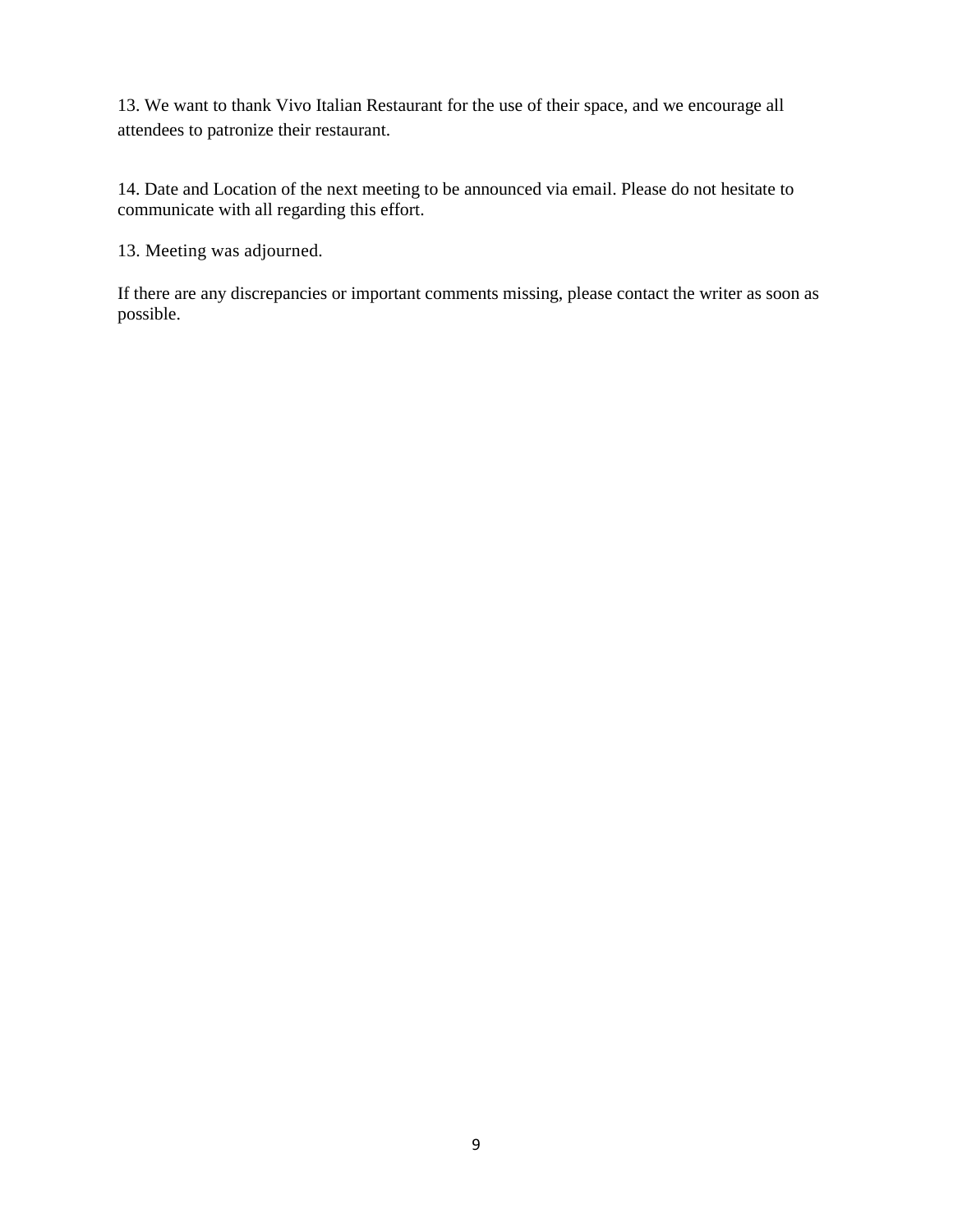## **Attachment B City Council Local Law 108 of 2019**

## **Notification - Local Law 108 of 2019 Regarding Sanctions for False or Non-Compliant Professionally-Certified Filings**

*\*\* Notification Only; Do Not Respond to this email address. \*\**

[Local Law 108 of 2019](https://www1.nyc.gov/assets/buildings/local_laws/ll108of2019.pdf) requires the NYC Department of Buildings to send annual notifications to Registered Design Professionals (RDPs) to advise them when they may be excluded, suspended or otherwise sanctioned in connection with submissions of professionally-certified filings. As an RDP, it is your obligation to familiarize yourself and comply with all applicable [laws.](https://www1.nyc.gov/site/buildings/codes/local-laws.page) Failure to comply with applicable laws subjects you to discipline as detailed in the recently amended [Section 28 of the](https://www1.nyc.gov/assets/buildings/building_code/2014_CC_AC_Total.pdf)  [Administrative Code](https://www1.nyc.gov/assets/buildings/building_code/2014_CC_AC_Total.pdf) an[d Title 1, Chapter 21 of the RCNY:](http://www.nyc.gov/html/dob/downloads/rules/1_RCNY_21-02.pdf)

#### **Less Than Full Examination of Application for Construction and Related Document Approval**

**§28-104.2.1.3 Mandatory program requirements.** Registered design professionals participating in such program shall be subject to sections 28-104.2.1.3.1 through 28-104.2.1.3.2.

**§28-104.2.1.3.1 Probation**. A registered design professional shall not be eligible to participate in the program during any period of probation imposed as a sanction by the board of regents pursuant to section 6511 of the education law.

**§28-104.2.1.3.2 Mandatory sanctions.** The commissioner shall, after the opportunity for a hearing before the office of administrative trials and hearings in accordance with department rules, exclude, suspend or otherwise condition the participation of a registered design professional who (i) knowingly or negligently submits a professional certification of an application and/or construction and other related documents that contains false information or is not in compliance with all applicable provisions of law, or (ii) submits two professionally certified applications for construction document approval within any 12-month period containing errors that result in revocation of an associated permit or that otherwise demonstrate incompetence or a lack of knowledge of applicable laws. The term "otherwise condition" shall mean limitations on such professional's participation in the program, such as, but not limited to, audits and monitoring of the registered design professional's applications and other submissions. For the purposes of this section, a professionally certified application shall include the professional certification of construction and other related documents and the satisfaction of objections issued at plan examination.

**§28-104.2.1.3.2.1 Reinstatement.** A registered design professional who is excluded from the program in accordance with section 28-104.2.1.3 may apply for reinstatement one year or more after such exclusion. An applicant who the commissioner finds is qualified to resume participation in the program shall be on probation for a period of not less than 6 months after reinstatement and during that time shall as a condition of such reinstatement attend one or more training or continuing education courses, approved by the department, related to compliance with the building code and related laws and rules and the zoning resolution. The professional shall submit satisfactory proof of the successful completion of such training or continuing education courses to the department.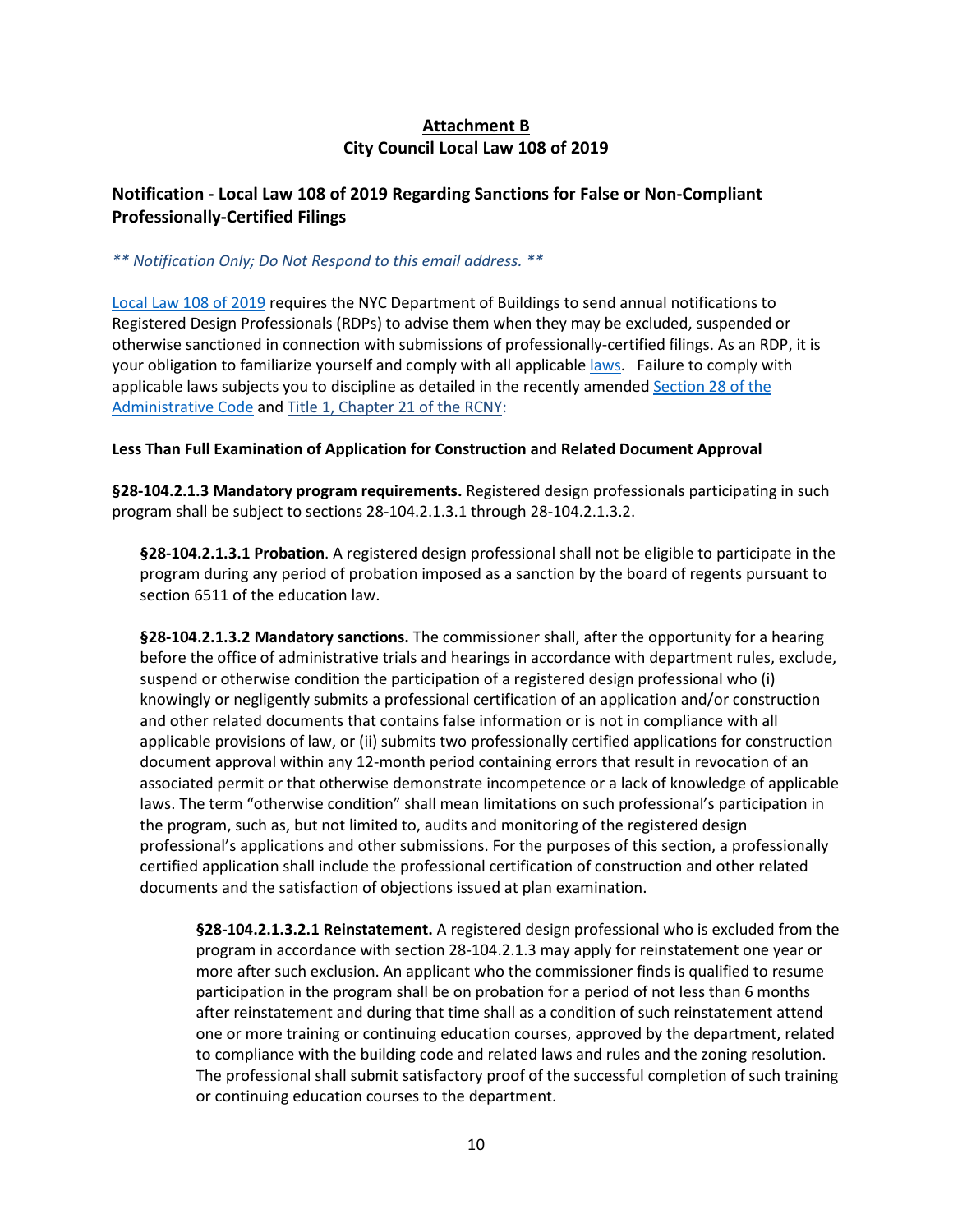**§28-104.2.1.3.2.2 Mandatory permanent revocation.** The commissioner shall permanently revoke, without the opportunity of restoration, the professional certification privileges of an engineer or architect who, while on probation, professionally certifies an application, plans, construction or other related documents that contains false information or is not in compliance with all applicable provisions of law or who otherwise demonstrates incompetence or a lack of knowledge of applicable laws.

**§28-104.2.1.3.2.3 Construction.** Nothing herein shall be construed to limit the commissioner's power, consistent with state and local law, to adopt rules that include additional grounds to limit the filing privileges of or otherwise sanction registered design professionals, after the opportunity for a hearing, who it determines, knowingly or negligently submit applications or other documents to the department that contain false information or are not in compliance with all applicable provisions of law or that otherwise demonstrate incompetence or a lack of knowledge of applicable law or standards.

**§28-104.2.1.6 Notice to the state department of education.** The department shall provide written notice to the New York state department of education of any registered design professional who was the subject of any disciplinary proceeding where there has been an adverse determination or sanction by the department including any settlement agreement that is reached between the parties that resulted in a sanction of privileges being imposed by the department. Such notice shall be sent within ten business days after a determination is made in any such disciplinary proceeding or after a settlement of such proceeding has been reached, and shall include the name, and business firm name and address of such registered design professional, as well as any supporting documentation for the sanction imposed. The department shall also provide such notice to the state department of education of any registered design professional that has been the subject of any disciplinary proceeding where there has been an adverse determination or sanction by the department within the five calendar years immediately preceding the effective date of this section.

#### **False Statements**

**§28-211.1 False statements in certificates, forms, written statements, applications, reports, or certificates of correction.** It shall be unlawful for any person to knowingly or negligently make or allow to be made a material false statement in any certificate, professional certification, form, signed statement, application, report or certification of the correction of a violation that is either submitted directly to the department or that is generated with the intent that the department rely on its assertions.

**§28-211.1.2 Additional penalty for false statements.** In addition to any other penalty provided by law, the commissioner may refuse to accept an application or other document submitted pursuant to or in satisfaction of a requirement of this code or of a rule of any agency promulgated there under that bears the signature of a person who has been found, after a hearing at the office of administrative trials and hearings pursuant to the department's rules, to have knowingly or negligently made a false statement or to have knowingly or negligently falsified or allowed to be falsified any certificate, form, signed statement, application, report or certification of the correction of a violation required under the provisions of this code or of a rule of any agency promulgated there under.

#### **1 RCNY §21-02 Exclusion from Limited Supervisory Check and/or Professional Certification Programs**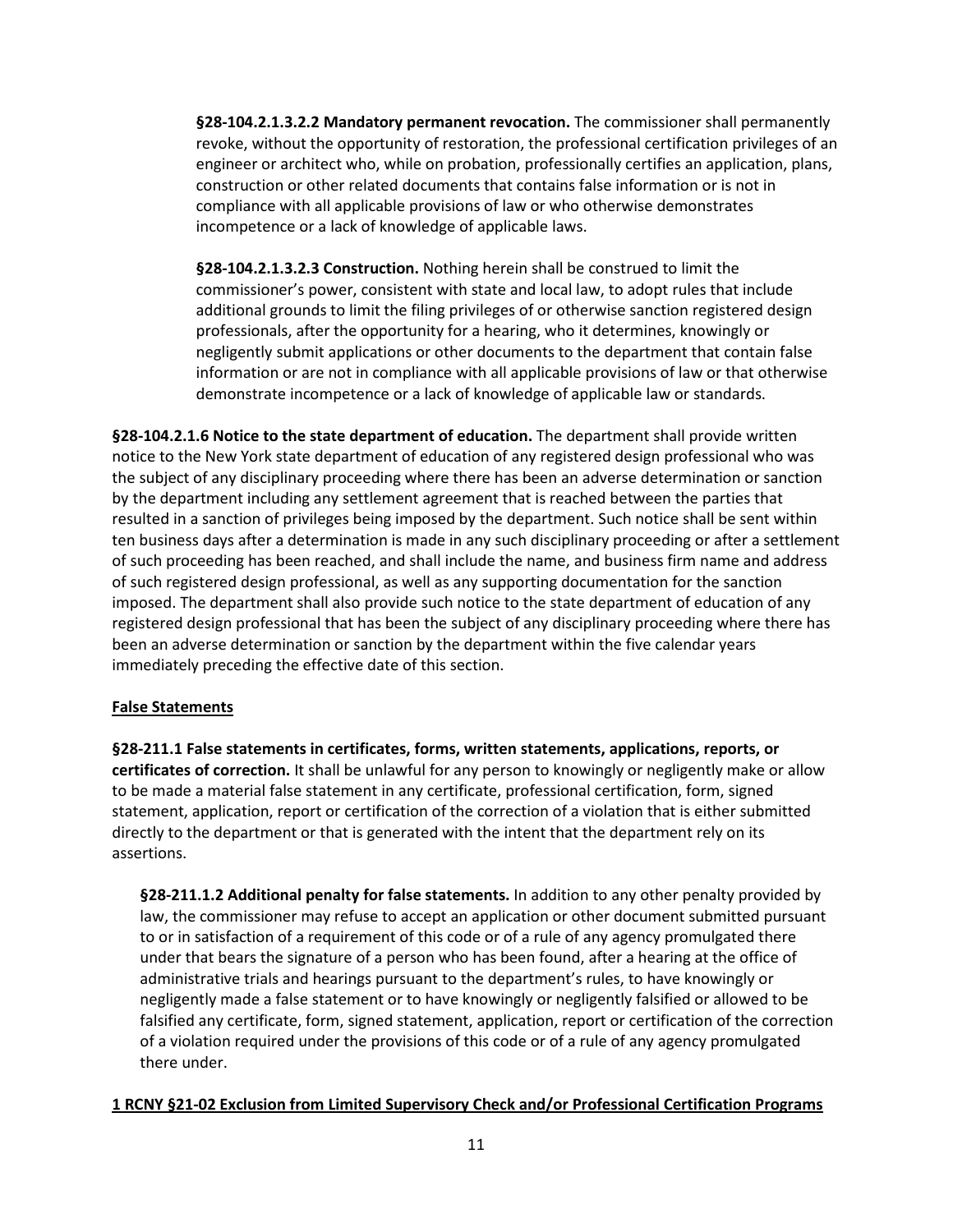- (a) *Grounds for exclusion.* The Commissioner may exclude an architect or engineer from the Department's programs for limited supervisory check and/or professional certification of applications, plans and removal of objections if the Commissioner finds that the architect or engineer has:
	- (1) Displayed negligence or incompetence with regard to, or lack of knowledge of, the Building Code, the Zoning Resolution, the Department's regulations, or other applicable laws, rules or regulations as demonstrated by plans, applications, certifications, or inspection reports submitted by the architect or engineer to the Department; or
	- (2) Submitted plans, applications, certifications or inspection reports to the City that were required to be prepared by the architect or engineer or under his or her supervision but that were not prepared by the architect or engineer or under his or her supervision; or engaged in conduct evidencing a delegation of professional responsibilities to a person where the architect or engineer knew or had reason to know that such person was not qualified, by training, by experience or by licensure, to perform them; or
	- (3) Knowingly or negligently made false or misleading statements on or knowingly or negligently falsified, altered or allowed a person under his or her control and/or supervision to falsify or alter any certificate, form, signed statement, application or report filed with the City, or knowingly or negligently failed to file a report or obtain any approval, certification, waiver or reconsideration required by law or the City or willfully impeded or obstructed such filing, or induced another person to do so; or
	- (4) Been convicted of a criminal offense where the underlying act arises out of the architect or engineer's professional occupation or business dealings; or
	- (5) Had knowledge that any project or application filed with the Department with which the architect or engineer is involved in any capacity was fraudulent or dishonest in character and failed to report such fraudulence or dishonesty to the Department, the Department of Investigation or other relevant authority; or
	- (6) Engaged in misconduct regarding his or her Department-issued Photo Identification Card; or
	- (7) Engaged in any conduct related to any activity performed in connection with his or her profession that evidences a failure to comply with the provisions of Federal, State or local law, rules or regulations or a Department order or requirement; or
	- (8) Impeded, obstructed or failed to cooperate with an investigation or inquiry of or failed to provide documents requested by the Commissioner or his or her designee or the Department; or
	- (9) Made a material misrepresentation to persons not affiliated with the Department regarding the status of applications and/or plans filed with the Department; or
	- (10) Altered, defaced or destroyed Department property, or removed Department property, including permitted folders, from Department premises; or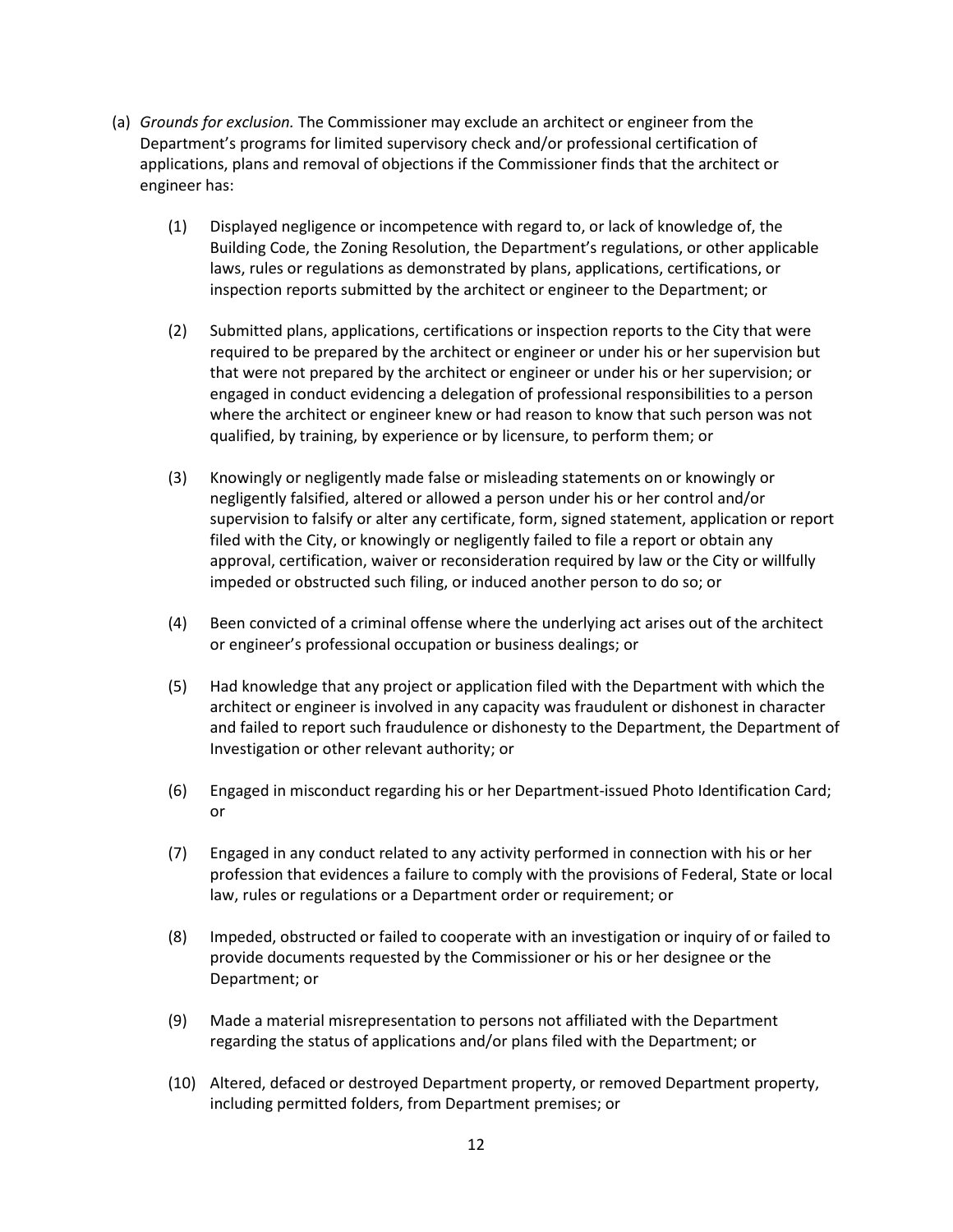- (11) Offered or attempted to offer a bribe or unlawful gratuity to a Department employee or other public servant; or
- (12) Failed to maintain a copy of plans and/or related documents approved by the Department for six years after the applicant has been issued a letter of completion, a Certificate of Occupancy, or an application sign-off, whichever occurs later; or
- (13) Permitted the improper use of, or had knowledge of or failed to promptly report to the Department any improper use of his or her professional stamp, signature, or license number; or
- (14) Within a period of six months, failed two Department audits that resulted in revocations.

For more information about Local Laws, visit: [https://www1.nyc.gov/site/buildings/codes/local](https://www1.nyc.gov/site/buildings/codes/local-laws.page)[laws.page.](https://www1.nyc.gov/site/buildings/codes/local-laws.page)

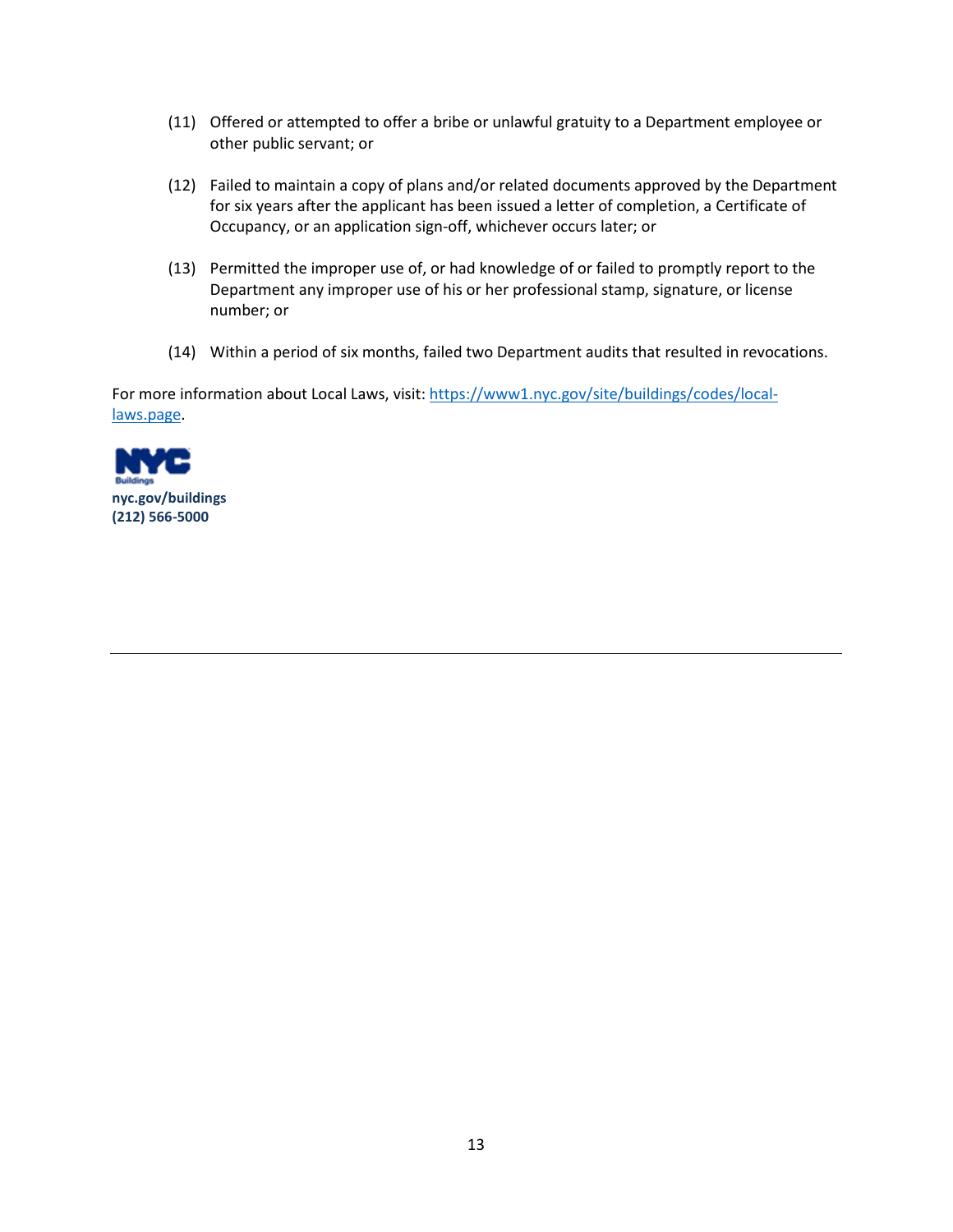II. Related Articles and Education Opportunities

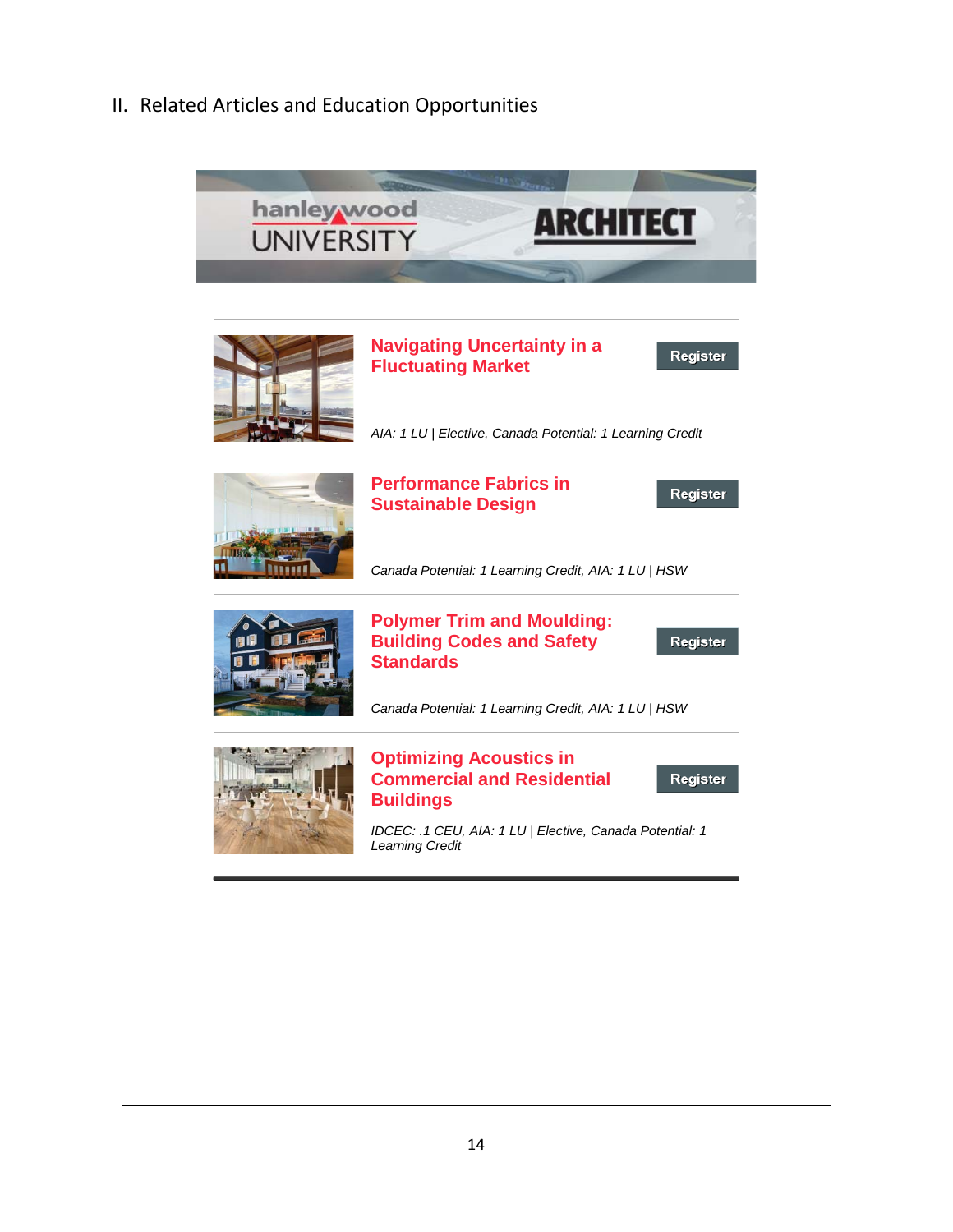Learn about the social, economic, and ecological benefits of ADUs.

# **Upcoming webinars from HCD**

## **Architects, Affordable Housing, & Accessory Dwelling Units (ADUs)** November 4 at 12pm ET | 1 LU, HSW

Sue Thering will share the results of an ongoing multi-state/sector partnership focused on the social, economic, and ecological benefits of ADUs. Alex Salazar, AIA of Salazar Architects will follow with a case study of an ADU Partnership in Portland Oregon.

[Learn more >](https://linkprotect.cudasvc.com/url?a=http%3a%2f%2fsend.aia.org%2flink.cfm%3fr%3dXhfYSVNXVjgXskZDp-b2gw~~%26pe%3d-zxqraZ9DWOcfABCd2tVWoIO6z7SSN7Sn23iFbLtM5rSyppuegWA7ynZ-WwweAxNUWyzJiakORo6ACYu7wqKCQ~~%26t%3d6CT6X-rk0Jqlk4ytSUR4Sg~~&c=E,1,bxZvHYt2qfIqZ2QZ9pAo4iccvzv_urjtS7QDD5-z6sYt8dXc7PmNiiXMyrVaj1K6FkOh6C8eOf4QMDoADty5kAgqT1BXcsrBzeMEcN941Zb4-TACWuvR3lNXDUyB&typo=1)

## **Accessory Dwelling Units: Social Change by Design**

December 2 at 12pm ET | 1 LU

June Grant of blinkLAB architecture will share the genesis of her current national ADU campaign, and Steve Vallejos of PrefabADU will discuss his firm's business model and approach to finance.

[Learn more >](https://linkprotect.cudasvc.com/url?a=http%3a%2f%2fsend.aia.org%2flink.cfm%3fr%3dXhfYSVNXVjgXskZDp-b2gw~~%26pe%3dj-0XRFqFFmLB-a3Kf3tbXSuDsYZaIEoSY_HkdatPmXjxGceprj25SStR6TfQMPSpyVzhHMVSJOghD-6Cz8L2Ug~~%26t%3d6CT6X-rk0Jqlk4ytSUR4Sg~~&c=E,1,y_WRpg2F6WpHOA-PO2RGampy6wG97Gu3Sby9mrj50tWzykqInMcOnxNI93a1hN-T8jE8aAZ1FLiCLqP0yxkyHopGJj4gkNS1vzO_PJeibOS5oZDYsNHNjU0myXY,&typo=1)

## **Stay connected**

This email was sent to you from The American Institute of Architects. If you are having trouble viewing this email you can [view it in your browser.](https://linkprotect.cudasvc.com/url?a=http%3a%2f%2fsend.aia.org%2flink.cfm%3fr%3dXhfYSVNXVjgXskZDp-b2gw~~%26pe%3dVp4WtvMSa7ntGkc-QPpE1X_GwVazq3AgjLsoFRk2rUfUGK1J15-GCbjBf7Hjwj3VFULUo6meclcM7IhOpe3WPA~~%26t%3d6CT6X-rk0Jqlk4ytSUR4Sg~~&c=E,1,ZNxTe-Req9p--MXlMDk1mlxLe85wvu3xqoRQAe8V9E5r1ueJqk6135hhALKf-c7M0muu0nnJr1NMm3lfjkwceHRRuBKOeKJob1LFGvSwheADr6eThg6I3z445A,,&typo=1) [Unsubscribe.](https://linkprotect.cudasvc.com/url?a=http%3a%2f%2fsend.aia.org%2flink.cfm%3fr%3dXhfYSVNXVjgXskZDp-b2gw~~%26pe%3dMYT83HT9RlblCY29Qq6NAzsT6BrLCFIpVA8F3lRcct5bJW__YBH4O-A-8UBkbtst9Bp5Xm4MskZ_cIWfSLF2Tw~~%26t%3d6CT6X-rk0Jqlk4ytSUR4Sg~~&c=E,1,5NRo4b1ftTvc_EVDyPfGVaFekyNKX2AztZ-IuI4mNmjKHs3UhrAkWnYcvlWzB86YcjO7TBPo03FCpJFa3JuGc64-JxKtBi31miw4-D4eBlL9Ig,,&typo=1) [Manage my email preferences.](https://linkprotect.cudasvc.com/url?a=http%3a%2f%2fsend.aia.org%2flink.cfm%3fr%3dXhfYSVNXVjgXskZDp-b2gw~~%26pe%3d2XNWWv4p8mscbfDw9g0vHWlqFtLbTr57Oo9jqNh9aaF3qcGkg8qpzn6Lxm8FG9WP1aSVOG3SHaxInXVqPFkJuw~~%26t%3d6CT6X-rk0Jqlk4ytSUR4Sg~~&c=E,1,aO7q4qpfkBuOV3LY261rrSMMYcJPPihAQ2BfxZdGDyzREiKISa_ZkL2J47lP97CVm7sq1UgfHD14DastF8l6WlFKF_2jxQ8TTxR-s6jHqknyBYVLdzUEwkdvmg,,&typo=1) [Privacy Policy.](https://linkprotect.cudasvc.com/url?a=http%3a%2f%2fsend.aia.org%2flink.cfm%3fr%3dXhfYSVNXVjgXskZDp-b2gw~~%26pe%3dAAb7C7K9CFjAApSLfyO49VunGre7qBSfr65vjE9_wPA3W8og0K2ejTaY0QSdqenB5zK-xvQx0eObH2ygMIf-xw~~%26t%3d6CT6X-rk0Jqlk4ytSUR4Sg~~&c=E,1,FvaFBFplrthZhbug8sFW36m6l4bUhYM6SsamPmFpKfxW6_j8qlv-BzQBJMsLuh1EviN2O1J-fbJtFVyEseH67bt5lfCSGMIicgYqAmSr&typo=1)

The American Institute of Architects 1735 New York Avenue NW Washington, DC 20006-5292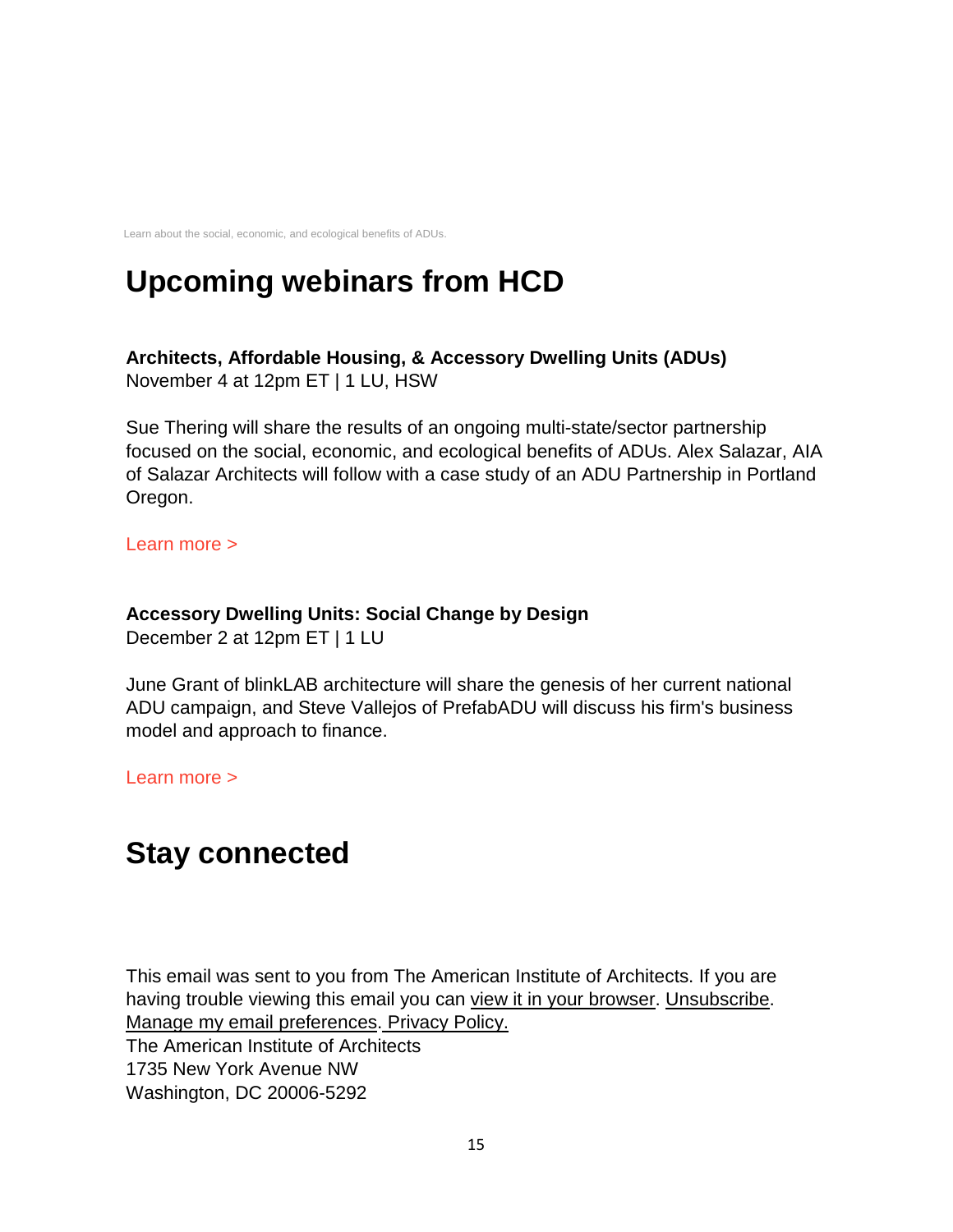https://www.atyle="outline: none; text-decoration display: block;clear:none;float:none;margin-left:auto;margin-right:auto;display:none; mso-hide: none;" a width="200">

## AIA ONLINE CONTINUING EDUCATION

HSW and ADA credits available

## Automated Vehicular Gate Systems: For System Design Compliance to Safety Standards

[https://www.architect-forum.com/CClmsAIAceus-newsletters/AutoGate/AutoGate4.jpg"](https://www.architect-forum.com/CClmsAIAceus-newsletters/AutoGate/AutoGate4.jpg) style="outline: none; text-decoration: none; display: block;clear:none;float:none;margin-left:auto;margin-right:auto;display:none; mso-hide: none;" align="center" width="600">

Course No: AG3203-W | Narration: No | AutoGate, Inc.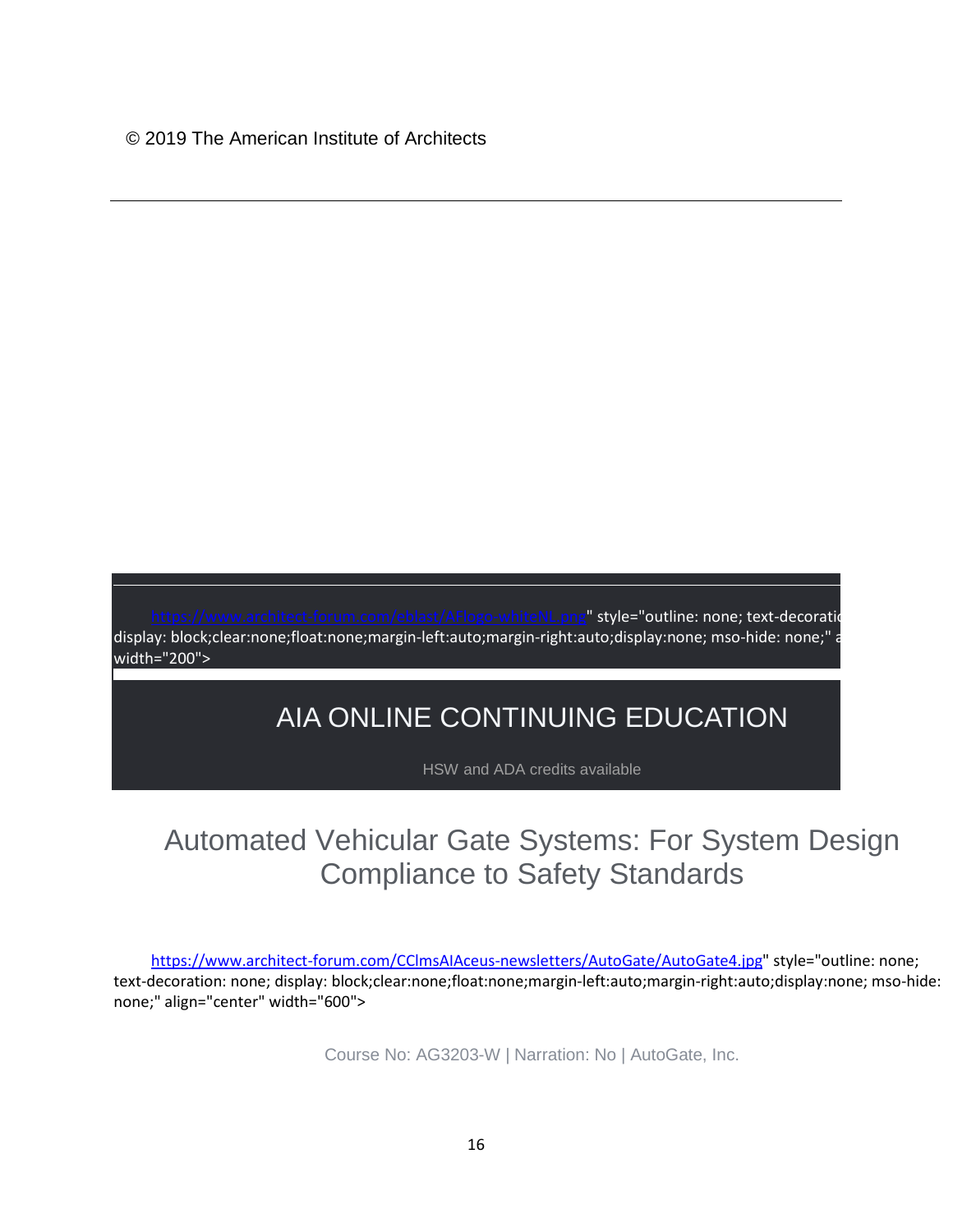Present a familiarization with an understanding of UL 325 and ASTM F2200 applicable to automated vehicular gate will educate specifiers to safety standards in the interest of client safety and liability associated with automated ve

[START COURSE](https://linkprotect.cudasvc.com/url?a=http%3a%2f%2fnewsletter.architect-forum.com%2ft.aspx%3fS%3d1%26ID%3d4730%26NL%3d2%26N%3d2170%26SI%3d2271%26URL%3dhttp%253a%252f%252flms.architect-forum.com%252fsubscribe.php%253fcourse_id%253d252&c=E,1,HQ6k0KZfiYNG9n1sCCtV64PUqxFCkTL1Kl5PHyUorKmZz3Sa0uOzQDuGd3yBTaJs679NLLaa4elrOiejHgir4SAn37jjCaU-MKyjH8PBQu8DnmAfFVUs5VBR&typo=1)

## Accessibility, Safety & Platform Lifts and Elevators

[https://www.architect-forum.com/CClmsAIAceus-newsletters/GaraventaLift/garaventa-lift.jpg"](https://www.architect-forum.com/CClmsAIAceus-newsletters/GaraventaLift/garaventa-lift.jpg) sty none; text-decoration: none; display: block;clear:none;float:none;margin-left:auto;margin-right:auto;disp hide: none;" align="center" width="600">

Course No: GL1402-W3 | 1 hr HSW/ADA | Garaventa Lift

We recognize the importance of elevators and lifts in today's design industry. Lifts and elevators can be an extraor added to a home or building that will enhance the life quality and safety of the end user. In this program the learner the requirements for platform lifts, the different types of lifts, and basic product design. Will also gain an understan compliance issues, and how to solve accessibility problems, and solutions for evacuation for persons with dis

-------------------------------------------------------------------------------------------------------------------------------------------

[START COURSE](https://linkprotect.cudasvc.com/url?a=http%3a%2f%2fnewsletter.architect-forum.com%2ft.aspx%3fS%3d1%26ID%3d4730%26NL%3d2%26N%3d2170%26SI%3d2271%26URL%3dhttp%253a%252f%252flms.architect-forum.com%252fsubscribe.php%253fcourse_id%253d272&c=E,1,p0zS-XP1z_yYArXIo10_wAm6rUF3uYKWPl8lHWT_4e1zFhsyUvV1RKLwQlg59CtLp0K60VKsy1Q2oE96B6M05UXVQCqfxgjvIrF3a8Ern9CisuiDBaaJkA,,&typo=1)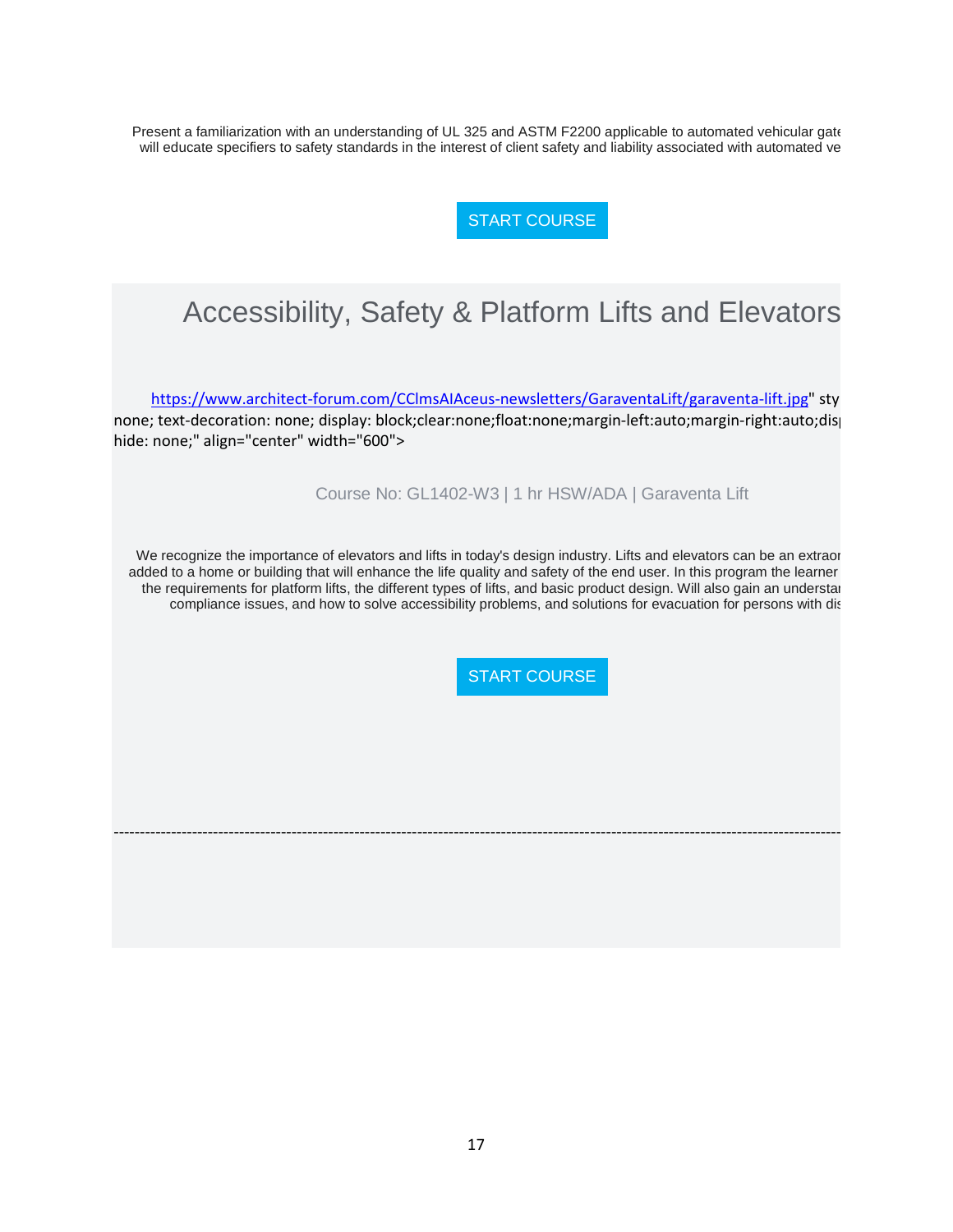# DEX-D-TEX\*



### **[High-Performance Flooring for](https://linkprotect.cudasvc.com/url?a=http%3a%2f%2fclick1.communication.hanleywood.com%2fdhjldhzjtpmfsmrhfrkmhfzmmzfmpsrlbtctwbdpsjcsm_thlvzjwklvmljvwcww.html%3fa%3dbesnard%2540dzco.com&c=E,1,SO3cLa1Uss5No00PdSwLc0U1pRThXOq07GOxrzw3grLaXa9uiBR59U9c8rHOIcH1NS26V2APBJhMFwquomJkR7G3oyKh9MdnHELY5KaFhnpeq1s,&typo=1)  [Specialty Environments](https://linkprotect.cudasvc.com/url?a=http%3a%2f%2fclick1.communication.hanleywood.com%2fdhjldhzjtpmfsmrhfrkmhfzmmzfmpsrlbtctwbdpsjcsm_thlvzjwklvmljvwcww.html%3fa%3dbesnard%2540dzco.com&c=E,1,SO3cLa1Uss5No00PdSwLc0U1pRThXOq07GOxrzw3grLaXa9uiBR59U9c8rHOIcH1NS26V2APBJhMFwquomJkR7G3oyKh9MdnHELY5KaFhnpeq1s,&typo=1)**

High-performance flooring specified for specialty environments can add a colorful presence and enhance the aesthetic appeal of the space.

**[High-performance flooring](https://linkprotect.cudasvc.com/url?a=http%3a%2f%2fclick1.communication.hanleywood.com%2fzpdgwpvfrmlkdlbpkbjlpkvllvklmdbgcrsrqcwmdfsdw_thlvzjwklvmljvwcww.html%3fa%3dbesnard%2540dzco.com&c=E,1,WPnwrqxI32ScHJAYlVMtvMAv6maMPY3_bG9sYpy_p-6uYukNGaETr43UgEZefm9wysr73o6OB_oYo-VfC4H21SawR8mmaMFYO0gMjbMjqgy9rC8C&typo=1)** gives a concrete flooring system the look and feel of an attractive, state-of-the-art space.



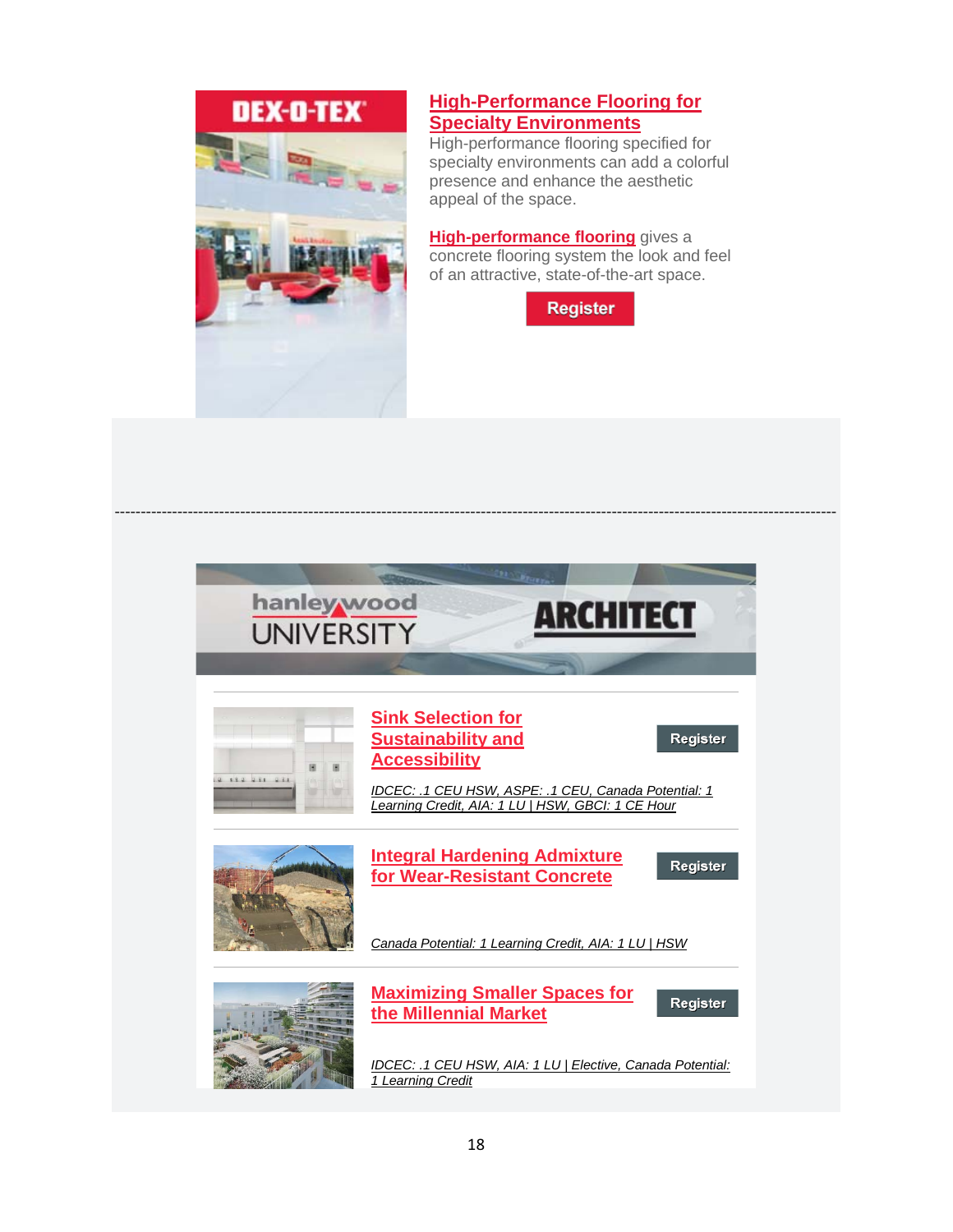

**[Cool Solutions: Adding Ice](https://linkprotect.cudasvc.com/url?a=http%3a%2f%2fclick1.e.hanleywood-media.com%2fqmvjpsydmwfthfvstvqfstyffytfwhvjcmgmrcpwhhdpd_pvdmqdfbhmchdjvqff.html%3fa%3dbesnard%2540dzco.com%26b%3dHWU_EBMGHWUN721155_Update_Newsletter_102319%2b%2b%2b%2b%2b%2b%255BCombo%2b%25232%255D&c=E,1,xS1UTU9nJ6y5al5SA0x_Etq0TKwRch_7g3fRxybKOEpkEHeUKSg-IzwTd7QBSITda-dUeeke1kiBkPL4_gTJTjI8ipBuxNtBC44ySbbmzw,,&typo=1)  [Machines to your Projects](https://linkprotect.cudasvc.com/url?a=http%3a%2f%2fclick1.e.hanleywood-media.com%2fqmvjpsydmwfthfvstvqfstyffytfwhvjcmgmrcpwhhdpd_pvdmqdfbhmchdjvqff.html%3fa%3dbesnard%2540dzco.com%26b%3dHWU_EBMGHWUN721155_Update_Newsletter_102319%2b%2b%2b%2b%2b%2b%255BCombo%2b%25232%255D&c=E,1,xS1UTU9nJ6y5al5SA0x_Etq0TKwRch_7g3fRxybKOEpkEHeUKSg-IzwTd7QBSITda-dUeeke1kiBkPL4_gTJTjI8ipBuxNtBC44ySbbmzw,,&typo=1)**

Register

*[IDCEC: .1 CEU, AIA: 1 LU | Elective, Canada Potential: 1](https://linkprotect.cudasvc.com/url?a=http%3a%2f%2fclick1.e.hanleywood-media.com%2fbzpscfvzplqybqjfyjkqfyvqqvyqlbjsnpgpmnclbbzbp_pvdmqdfbhmchdjvqff.html%3fa%3dbesnard%2540dzco.com%26b%3dHWU_EBMGHWUN721155_Update_Newsletter_102319%2b%2b%2b%2b%2b%2b%255BCombo%2b%25232%255D&c=E,1,yeLv6Y8cQhwneqZhpGCbzqF4bn7-NROjqHjc4WoJqIvKMo3Kl_p5daTxl3GbmIPDgMFB6R7GxpYuljcnBYC_KuzBrbWx4cZ9xXCNJT4B_dWy14EmaJEWjMM,&typo=1)  [Learning Credit](https://linkprotect.cudasvc.com/url?a=http%3a%2f%2fclick1.e.hanleywood-media.com%2fbzpscfvzplqybqjfyjkqfyvqqvyqlbjsnpgpmnclbbzbp_pvdmqdfbhmchdjvqff.html%3fa%3dbesnard%2540dzco.com%26b%3dHWU_EBMGHWUN721155_Update_Newsletter_102319%2b%2b%2b%2b%2b%2b%255BCombo%2b%25232%255D&c=E,1,yeLv6Y8cQhwneqZhpGCbzqF4bn7-NROjqHjc4WoJqIvKMo3Kl_p5daTxl3GbmIPDgMFB6R7GxpYuljcnBYC_KuzBrbWx4cZ9xXCNJT4B_dWy14EmaJEWjMM,&typo=1)*